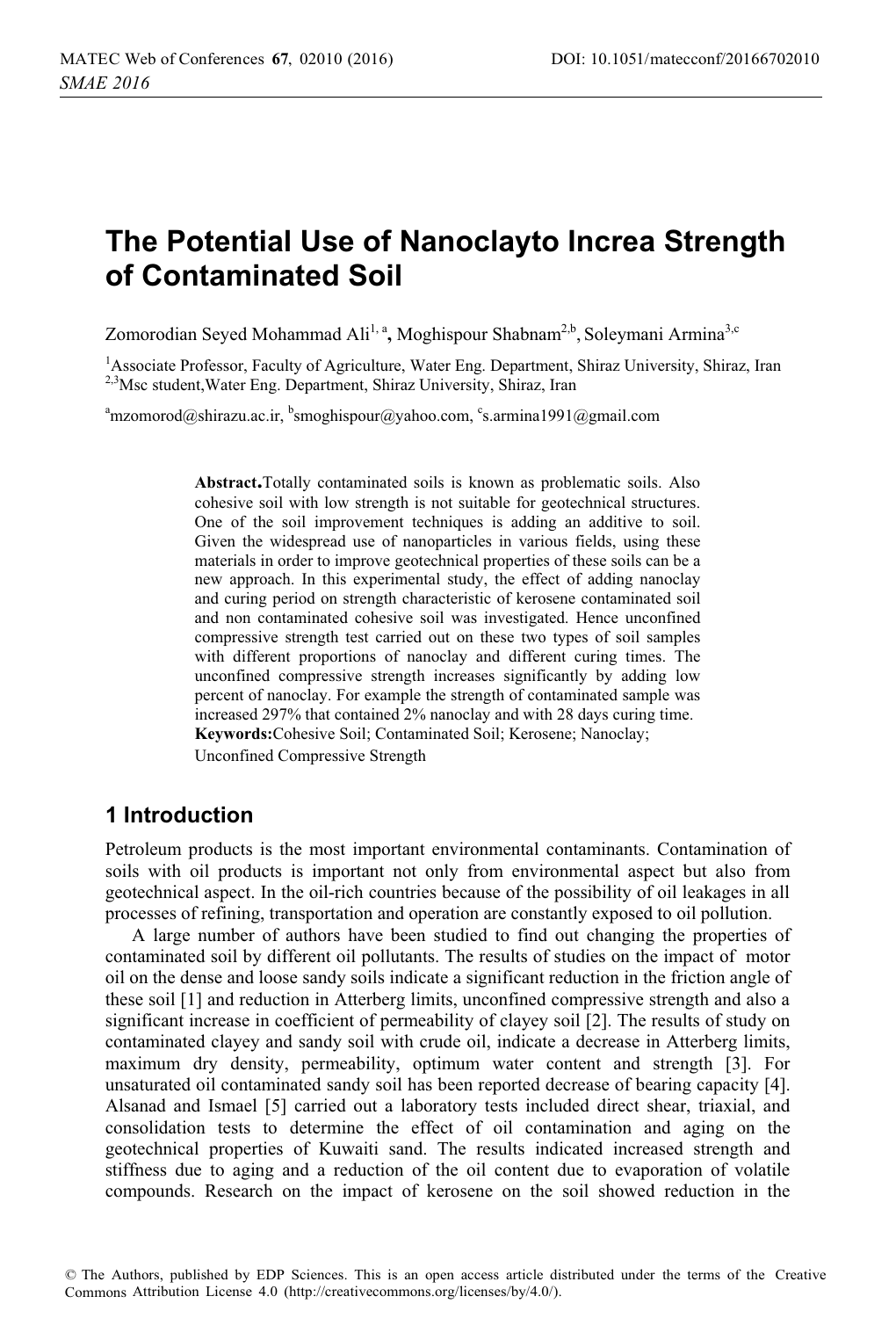maximum dry density and increase in liquid limit [6] and initial swelling in clayey soil [7]. According to results of these studies, oil pollution has a bad effect on Geotechnical properties of soil.

 Beside contaminated soils, cohesive soils are not suitable for geotechnical structures.Therefore, a finding a solution to improvement of these two types of soils is necessary. Soil improvement can decrease structure subsidence, increase bearing capacity, improve resistance, reduce swelling and enhance safety factor in sliding of embankments and dams.

 One of the soil improvement techniques is adding an additive to the soil. Nanotechnology has emerged in the last decades of the twentieth century along with development of new imaging technology and simulation of substance in atomic size. Due to widespread use of nanotechnology in different science, this technologyhas been using in geotechnical recently. Also in this field of science, nanoclay has been used more than other nano materials. Researches on the effect of nanoclay on Atterberg Limits indicated increase in plasticity index of soil [8]. Effect of nanoclay on kaolinite clay and Lateritic soil, type of soil in the tropics, showed that unconfined compressive strength, plastic and liquid limits increased by adding nanoclay. Subjoining nanoclay to the two types of silty clay also represented plastic and liquid limits enhancement [9]. Results of direct shear tests have shown that shear strength of clayey soil increase by increasing nanoclay up to a certain amount [10]. Direct shear tests on silty clay contained various percentage of nanoclay indicated that by adding 2% nanoclay, enhanced cohesion to 32.2% and the angle of internal friction decreased about 17% [11]. The investigation on the effect of addition of different nano materials (nanoMgO, nanoclay and nanoCu) on geotechnical properties of Penang soft soil expressed that unconfined compressive strength increased as the increasing of nano materials content up to a certain percentage in the soil and then decreased afterwards. The maximum strength is obtained from soil that mixed with nanoclay[12].

So can be expected nanoclay has significant impact on contaminated and cohesive soils. The present work studies the strength of clean cohesive soil and impact of kerosene on strength of this soil by using unconfined compression test. Then investigates the effect of nanoclay and curing periods on the strength of these soil samples.

# **2 Materials**

### *A. Cohesive Soil*

The particle size distribution was characterized using hydrometer test. The used clay is classified as a low plastic behavior (CL) on the basis of the Unified Soil Classification System. Other soil properties of clay are given in Table 1. Also, compaction test was performed according to the standard proctor test (ASTM D 1557) to determine the maximum dry unit weight and the optimum moisture content. The result is plotted in Fig.1.

### *B. Nanoclay (Montmorillonite*

The nanoclay particles were supplied by Sigma (American company). The size of nanoparticles was estimated to be 1–2 nm and its mineral constituent is montmorillonite. The specification provided by the company is given in (Table 2 and 3).

# **3 Method**

### *A. Unconfined Compressive Strength (UCS) Test*

Due to find out strength characteristic unconfined compressive strength tests were conducted. Through the test results cohesion (cu) of cohesive soil can be computed (Eq. 1).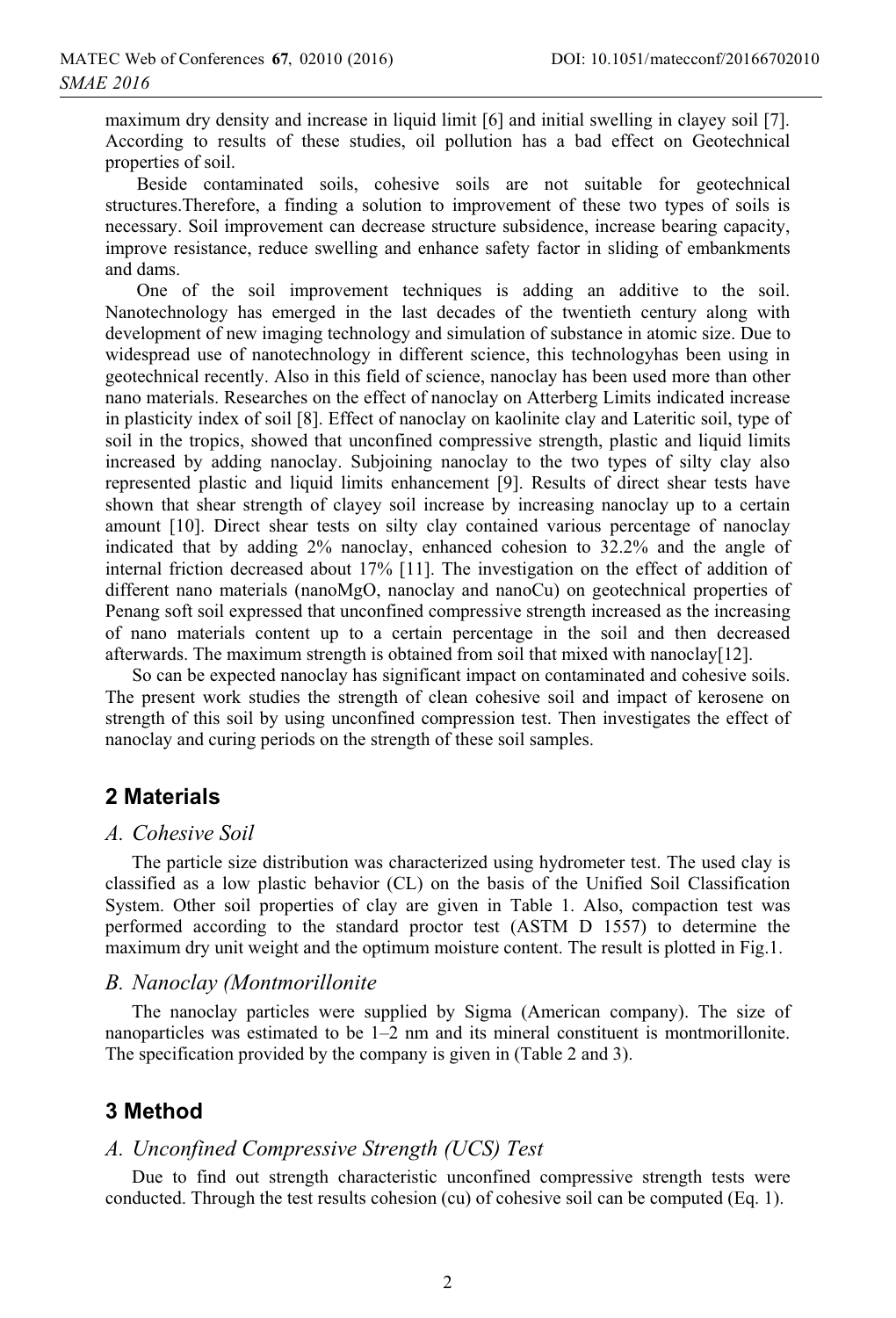

**Fig. 1.** Compaction curve for soil

| Table 1. Properties of cohesive soil |        |  |
|--------------------------------------|--------|--|
| <b>Properties</b>                    | Values |  |
| Specific Gravity                     | 2.5    |  |
| Natural moisture $(\%)$              | 7.8    |  |
| Liquid limit $(\%)$                  | 36.5   |  |
| Plastic limit $(\%)$                 | 17     |  |
| Plasticity Index (%)                 | 19.5   |  |
| Optimum moisture content $(\%)$      | 18.5   |  |
| Maximum dry density $(kN/m^3)$       | 16.2   |  |
| Soil classified (US)                 | CL.    |  |

**Table 2.** Physical features of nanoclay

| <b>Properties</b>                  | Value / Type    |  |
|------------------------------------|-----------------|--|
| Form                               | Powder          |  |
| Specific Gravity                   | $3 - 3.7$       |  |
| Color                              | Off-White       |  |
| Size (nm)                          | $01$ -Feb       |  |
| Odor                               | Odorless        |  |
| Specific surface area<br>$(m^2/g)$ | 220 - 270       |  |
| Mineral                            | montmorillonite |  |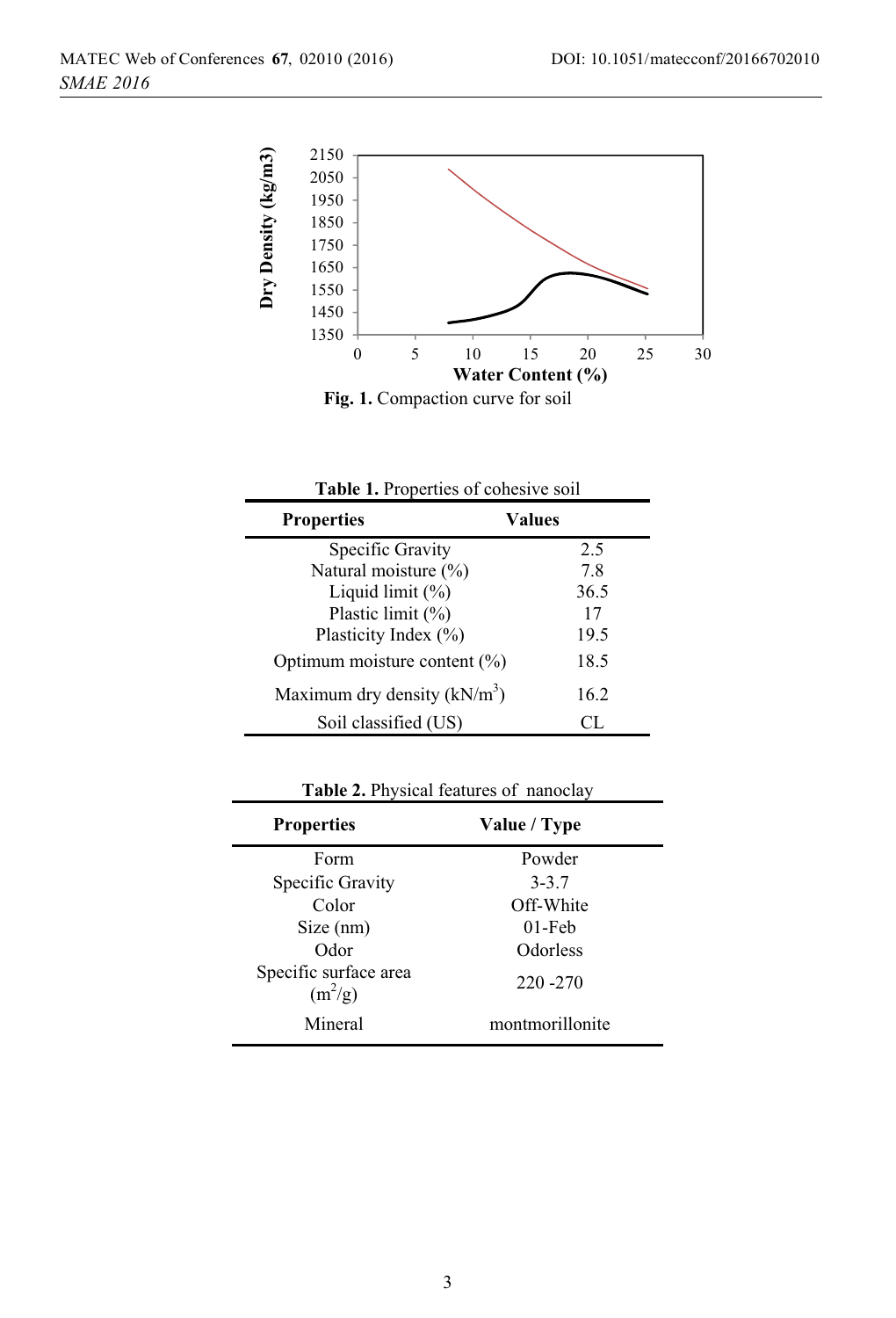| Table 3. Chemical analysis of nanoclay |                |  |
|----------------------------------------|----------------|--|
| <b>Symbol</b>                          | Values $(\% )$ |  |
| Na <sub>2</sub> O                      | 0.98           |  |
| MgO                                    | 3.29           |  |
| $Al_2O_3$                              | 19.6           |  |
| SiO <sub>2</sub>                       | 50.95          |  |
| $K_2O$                                 | 0.86           |  |
| CaO                                    | 1.97           |  |
| TiO <sub>2</sub>                       | 0.62           |  |
| LOI                                    | 15.45          |  |
| Fe <sub>2</sub> O <sub>3</sub>         | 5.62           |  |

 $C_u = q_u/2(1)$ 

Where qu is unconfined compressive strength and Cu is cohesion of cohesive soil.

#### *B. Sample Preparation*

Soil samples were dried by oven and for prepare contaminated soil samples, they were mixed with kerosene in the amount of 0, 2, 4, 8 and 12 percentage by dry weight of the soil samples.

To reach ionic equilibrium each samples were covered with polythene wrap and kept for about 48 hours in the cup. Then, contaminated soilsamples with 12% kerosene and non contaminated soil samples were mixed with different amount of nanoclay. To attain better mixing of nanoparticles with soil, they were dissolved in amount of optimum moisture content of soil and then were added to the soil samples.

Unconfined compressive test was conducted as ASTM-D-2166 standard for different percentages of nanoclay. All the specimens were prepared at 78 mm height and 38 mm diameter. The samples were prepared at maximum dry density and optimum moisture content. Curing time for soil samples were 1, 7, 14 and 28 days.

### **4 Results and Discussions**

#### *A. Influence of Kerosene*

The results showed that as percentage of kerosene contamination increases the unconfined compressive strength of soil sample reduces (Fig.2). The results obtained in this study indicate that a minimum of strength for kerosene contaminate soil was reached in contaminated soil with 12% kerosene. The reduction is about 61% compared to the sample with 0% kerosene. So to investigate the effects of nanoclay, the soil with minimal strength is selected as the control soil.

### *B. Effect of nanoclay on UCS*

By adding different percentages of nanoclay (NC) with 1 day curing time, the compressive strength of samplesincreased significant until a value of 1% for simple soil and 2% for contaminated soil (with 12% kerosene) and beyond which further increase in nanoclaycontent reduced the strength.It is notable that by the addition of low percent of nanoclay to the soil unconfined compressive strength increased considerably. Effect of different percentages of nanoclay on unconfined compressive strength is shown in Fig.3.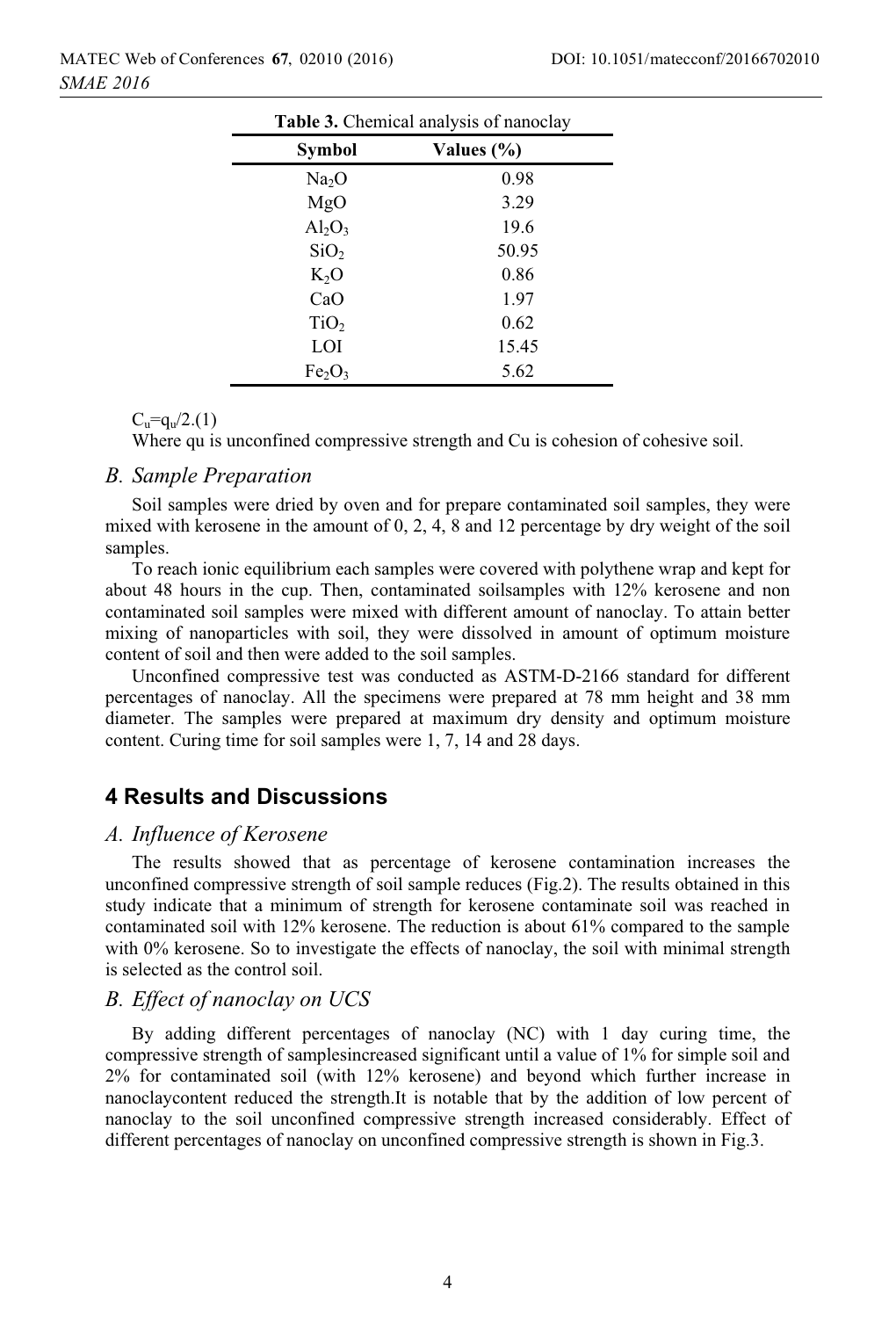

**Fig. 2.** Influence of kerosene on unconfined compressive strength of soil samples



**Fig. 3.**Effect of nanoclay on compressive strength of soil with 1 day curing time

#### *C. Effect of curing time on UCS*

In order to facilitate engineering use, linear function was adopted to fit the relation between uniaxial compressive strength and curing time. The fitting results are listed in Table 4, where  $\sigma$  is the uniaxial compressive strength (kPa), D is curing time (day). The coefficient of determination, denoted as R2, indicates how close the data are to the fitted regression line, which can be obtained by (Eq. 2):

 $R2 =$ Explained variation / Total variation. (2)

From the fitting results in Table 4, it is concluded that there exist a very good linear relation between uniaxial compressive strength and curing time (it can found from the fact that the values of coefficient of determination of all soil samples are larger than 0.95). the uniaxial compressive strength increased dramatically as long as the curing time increased. So that samples with 28 days curing time have maximum compressive strength. According to the relation of unconfined compressive strength and cohesion (Eq. 1) it is postulated that cohesion enhanced by adding nanoclay to the soil.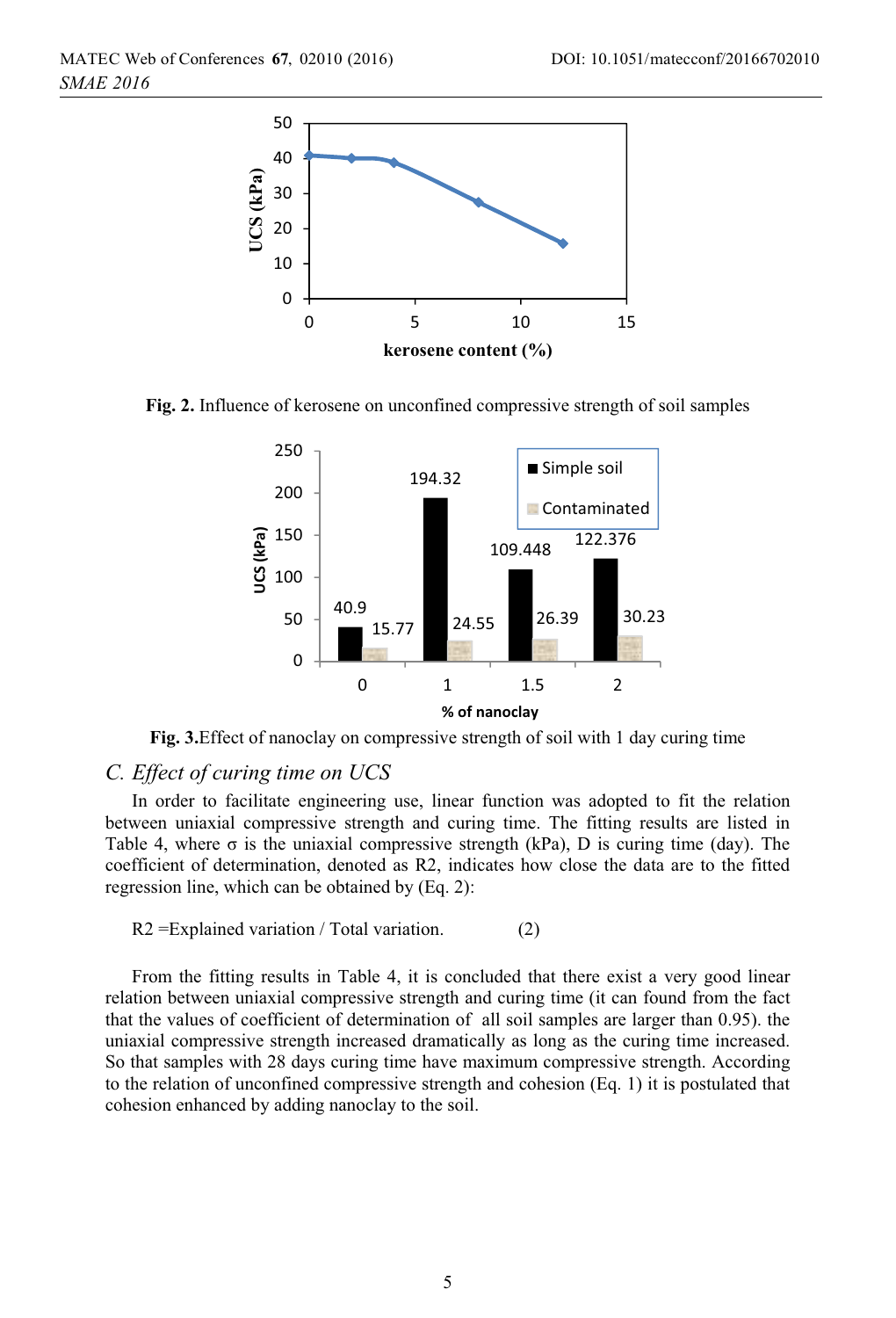| Soil sample                  | <b>Fitting function</b>   | $R^2$  |
|------------------------------|---------------------------|--------|
| Simple soil without nanoclay | $\sigma$ = 7.019D + 36.73 | 0.9989 |
| Simple soil with $1\%$ NC    | $\sigma = 9.571D + 171.1$ | 0.984  |
| contaminated soil with 2% NC | $\sigma = 2.713D + 37.71$ | 0.9696 |

**Table 4.** Linear fitting results of  $\sigma$  and D

### **5 Conclusions**

Kerosene contamination caused reduction in the unconfined compressive strength of soil which reaches 61% as compared to the control value. By adding nano materials including nanoclay to simple soil and kerosene contaminated soil, unconfined compressive strength increased. Hence using these additives can decrease structure subsidence, increase bearing capacity of soil and improve its resistance, which is important in geotechnical structures. Nanoclay as their high specific surface, have more influence on continuity of cohesive soil particles which lead to increases density and strength. It is important to note that by using a low percentage of nanoclay, good results can be achieved. Given the observed compressive strength, optimal weight percentage of nanoclay was reported 1% for non contaminated soil and 2% for contaminated soil (with 12% kerosene). Also it was specified that uniaxial compressive strength of the tested soils is related to the curing time closely. There exist very good linear relation between uniaxial compressive strength and curing time. The maximum strength of samples related to theirs with more curing time.

# **References**

- 1. Evgin, E., Das, B.M., Mechanical behavior of an oil contaminated sand, Usmen, Acar (Eds.), Environ. Geotechnology Proc., Mediterranean Conference. Balkema Publishers, Rotterdam, The Netherlands.(1992) 101–108.
- 2. Nazir, A.K., Effect of motor oil contamination on geotechnical properties of over consolidated clay, Alexandria Engineering Journal. vol. 50, (2011) 331-335.
- 3. Khamehchiyan M., Charkhabi A.H., Tajik, M., Effects of crude oil contamination on geotechnical properties of clayey and sandy soils, Engineering Geology. vol. 89, (2007) 220-229.
- 4. Shin, E.C., Das, B.M., Bearing capacity of unsaturated oil contaminated sand, International Journal of Offshore and Polar Engineering. 11 (3),( 2001) 220–227.
- 5. Alsanad, H.A., Ismael, N.F., Aging effect on oil contaminated Kuwaiti sand, Journal of Geotechnical and Geo environmental Engineering.(1997) 290–294.
- 6. Vipulanandan, C. , Elesvwarapu, P., Index properties and compaction characteristics of kerosene contaminated clayey soil,Geo-Congress, ASCE, Geotechnics of Waste. (2008) 804-811.
- 7. Hamidi, A., Jedari, S., Investigating the consolidation behavior of contaminated clay, Sharif Civil Engineering Journal. vol. 29, (2011) 29-35.
- 8. Baziar, M., Ghazi, H. and Mir kazemi, M., Effect of nanoclay additive on properties of soil, Engineering-Geotechnical. Proc. of the 4th International Conference on Geotechnical Engineering and Soil Mechanics, ICGESM, Tehran.(2010).